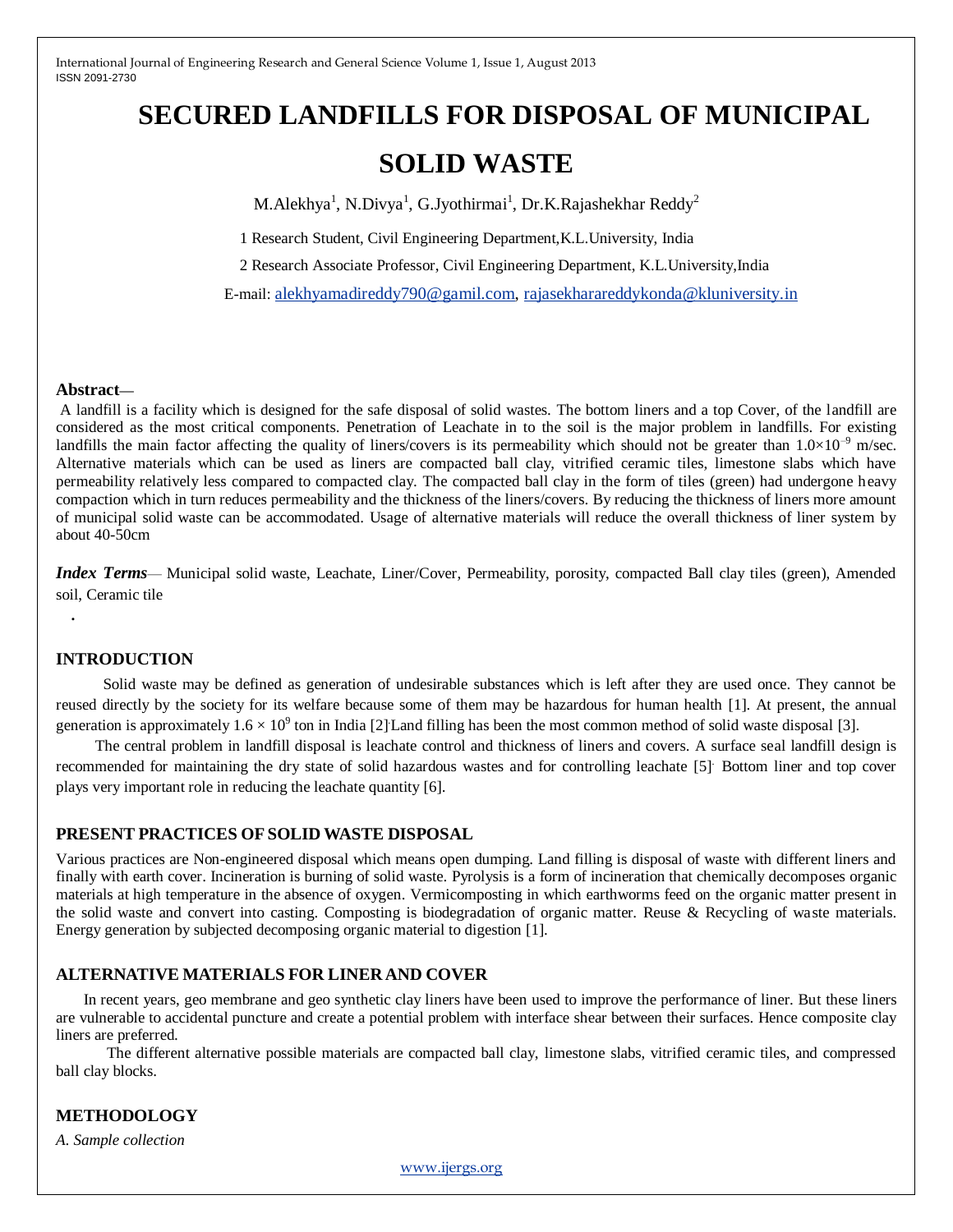Sample of Dwaraka Tirumala ball clay occurring near Bhimadolu, West Godavari Dist, A.P, India is collected from M/S Vennar ceramic Industries Ltd., Perikigudem, near Gudiwada Krishna Dist, A.P, India

#### *B. Preparation of granulated ball clay powder*

Ball clay ground in pot mill with 40% of water, for 3 minutes and the slurry is transferred into a Galvanized Iron (GI) tray. This slip is dried in a lab oven and the dried flakes are ground. 6% of water is sprinkled on the powder, mixed and made to pass through 20 IS mesh to prepare granulated powder. This powder is tested for bulk density using a density bottle and the results are given in table-1.

## *C. Preparation of ball clay tiles (green)*

Granulated ball clay powder is pressed in a lab scale hydraulic press at a pressure of  $100\text{kg/cm}^2$  to obtain the green tile. These tiles are subjected for testing of flexural strength, dry shrinkage, bulk density and the results are given in table – 2.

#### *D. Testing of vitrified ceramic tiles*

Samples of vitrified tiles of 300x300x10mm are collected from the market and subjected to testing of flexural strength, water absorption, chemical resistance in accordance with IS 15622. The results are tabulated and presented in table – 3. Further it is tested for reactivity with lechate by keeping it in solid waste for 2 months and comparing with fresh sample.

#### *E. Testing of Lime Stone*

 Lime stone is kept in solid waste for 2 months in order to test its reactivity with the lechate. The lime stone slab is tested for flexural strength and water absorption. Test results are given in the table-4.

# **PROPOSED DESIGN OFLINER**

Based on the study of various liners of existing landfill design is found to have an overall thickness is about 150cm.

#### *A. Lining of Base and Sides*

Over the sub soil amended soil is placed and compacted of thickness 20cm at a permeability of  $1x10^{-7}$ cm/sec over that compacted ball clay blocks are placed of thickness 2cm after that granulated ball clay powder of thickness 20cm is placed then ball clay powder is compacted. Vitrified ceramic tiles are arranged above the compacted granulated ball clay powder of thickness 1.8cm over that granulated ball clay powder is placed and compacted to the thickness of 20cm and geo membrane is provided on it.

 Secondary Leachate collection layer of thickness 30cm is provided. A secondary composite liner comprising of HDPE geo membrane of thick 0.15cm is provided above the drainage layer granulated ball clay is placed to the compacted thickness of 20cm.

 Primary a Leachate collection layer of thickness 30cm is placed. A primary composite liner comprising of a HDPE geo membrane of thick 0.15cm is provided. Hereby considering the thickness of each layer the overall thickness for the proposed liner will be 103cm.



*B. Cover System*

www.ijergs.org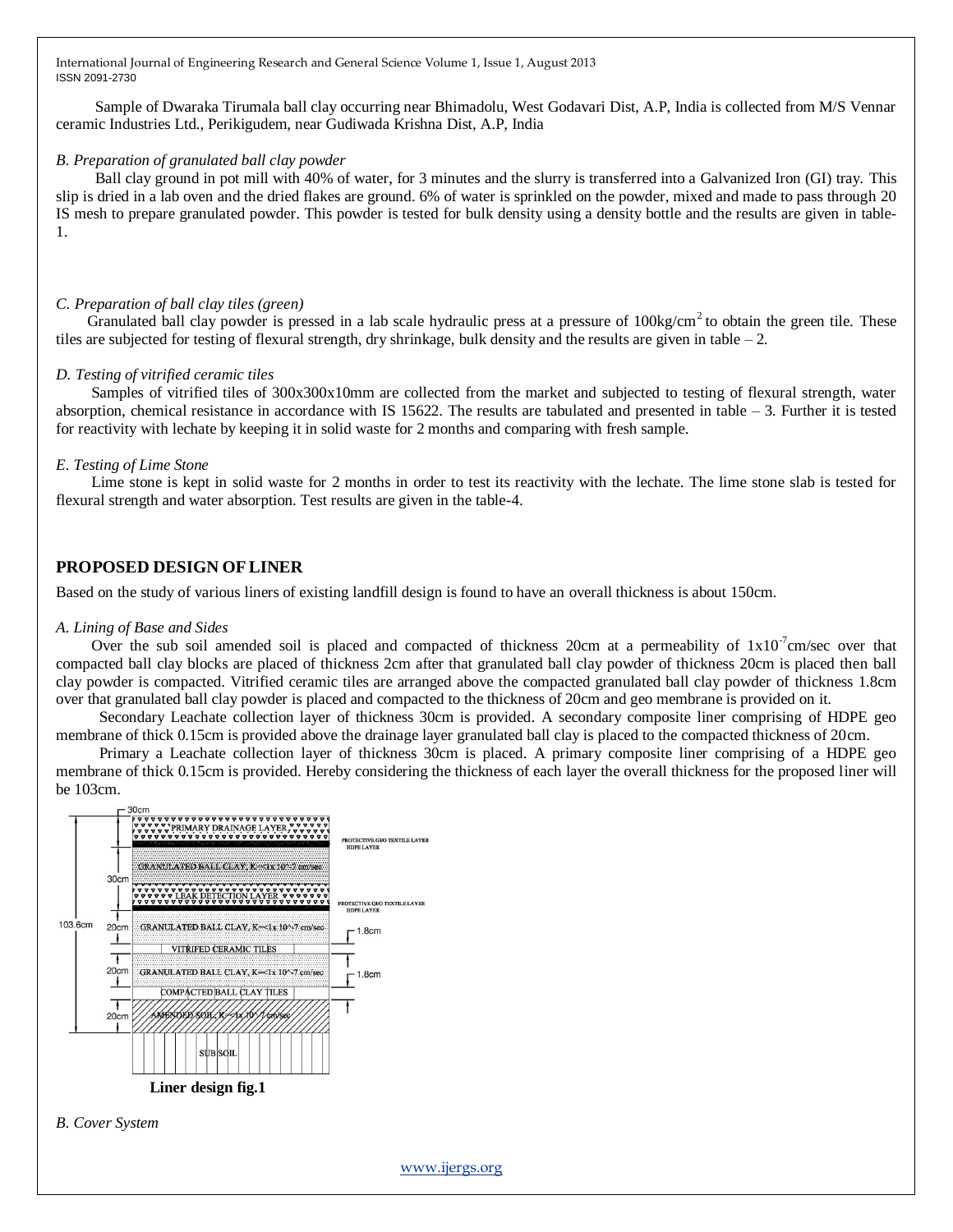Above the solid waste operational (transitional) layer of 30cm thick is placed a compacted amended soil of 40cm thick is laid above it. HDPE geo membrane of 0.15cm thick is placed beneath the drainage layer of 30cm. The top of the cover is enclosed with a vegetative layer of 60cm. Granulated spray powder of ball clay is placed as a daily cover over the cover system. So that gasses that produced in the landfill may not escape

This design can be used for both hazardous and municipal solid waste purpose.

# **RESULTS AND DISCUSSIONS**

*A. Granulated ball clay powder*

*Table-1*

| S.no | <b>Parameter</b>    | <b>Results</b>         |
|------|---------------------|------------------------|
| 1    | Sieve size          |                        |
|      | 20 <sub>mesh</sub>  | $0.2 - 0.8\%$ retained |
|      | 44 mesh             | 3.4-6.8% retained      |
|      | 52 mesh             | 8.8-12.9% retained     |
|      | 60mesh              | 18.2-39.6% retained    |
|      | 80 <sub>mesh</sub>  | 29.6-32.4% retained    |
|      | 120 <sub>mesh</sub> | 3.2-9.1% retained      |
|      | $-120$ mesh         | -0.5% retained         |
| 2    | bulk density        | 992 gm/lit             |

*B. Compressed Ball Clay Tile (green)*

#### *Table-2*

| S.no | <b>Parameter</b>         | <b>Results</b>    |
|------|--------------------------|-------------------|
|      | <b>Thickness</b>         | 9.6 <sub>mm</sub> |
| 2    | <b>Flexural Strength</b> | $6.9$ kg/cm $2$   |
| 3    | <b>Bulk Density</b>      | $1.89$ g/cc       |
|      | Dry Shrinkage            | 1.02%             |
| 5    | Moisture Content         | 5.00%             |
|      | Porosity                 | $< 0.5\%$         |



**Compressed Ball Clay Blocks fig.2**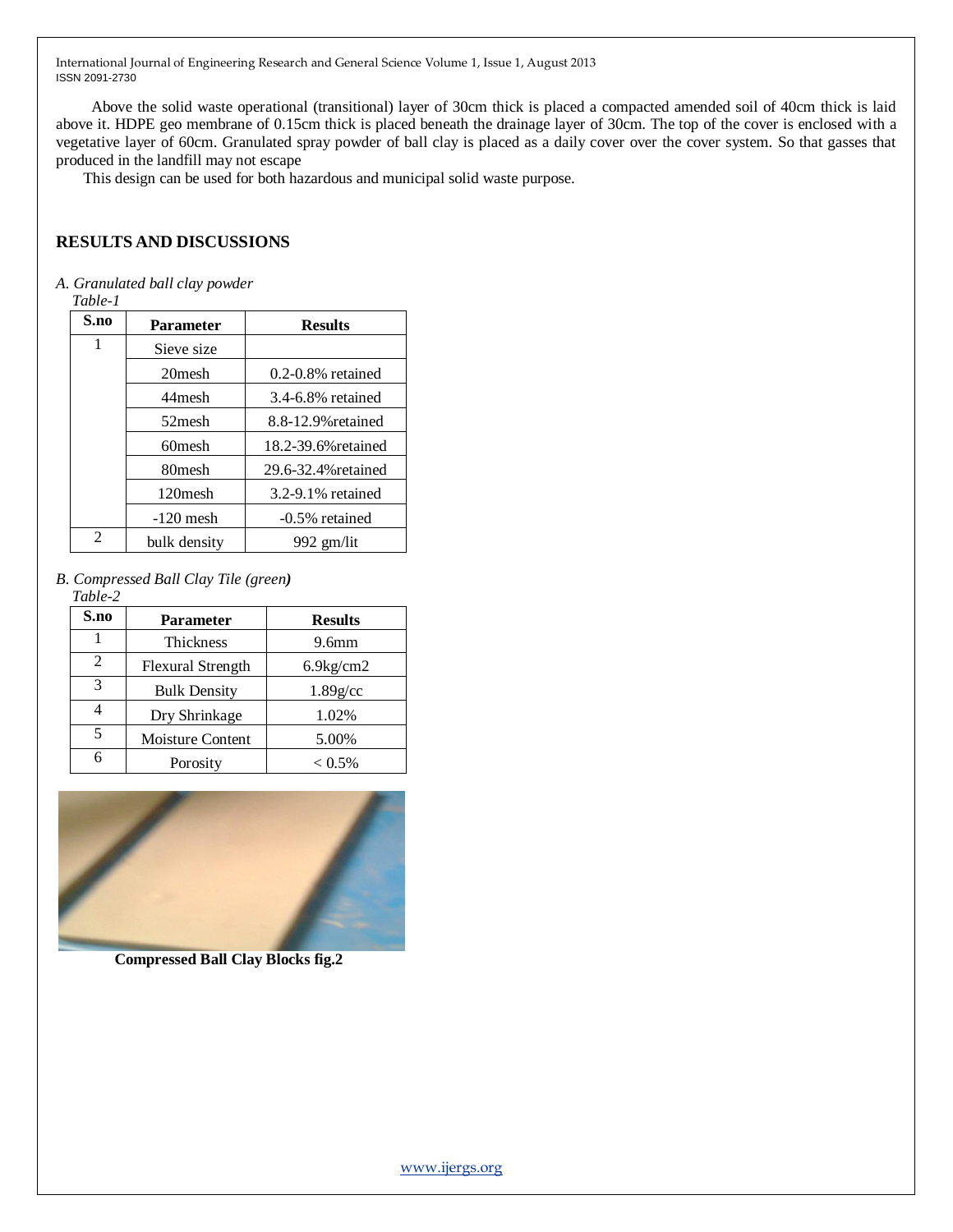

 **Hydraulic press fig.3**

*C. Vitrified Ceramic Tile*

| ante |
|------|
|------|

| S.no | <b>Parameter</b>           | <b>Results</b>        |
|------|----------------------------|-----------------------|
|      | <b>Flexural Strength</b>   | 462.4kg/cm2           |
| 2    | <b>Water Absorption</b>    | 0.01%                 |
| 3    | Size                       | 50x100mm              |
|      |                            |                       |
|      | <b>Chemical Resistance</b> | Cannot resist HF acid |
|      | Thermal Expansion          | $7x10-6$ cm           |

*D. Lime Stone Slab*

*Table-4*

| S.no | <b>Parameter</b>         | <b>Results</b>  |
|------|--------------------------|-----------------|
|      | Water Absorption         | 5.80%           |
|      | <b>Flexural Strength</b> | $268$ kg/cm $2$ |

## **CONCLUSION**

As the experimental results shows that porosity values for compacted ball clay tile is < 0.5% and porosity for ceramic tile is 0.01% the porosity value is less when compared to the compacted clay. As the porosity is less permeability is also less. Hence the penetration of lechate into overlaying layers can be controlled.

 From the proposed design it is clearly shown that the thickness of the entire lining system is reduced by 40-50cm thickness. So that more amount of waste can be accommodated in the landfills when compared to the existing landfills

#### **ACKNOWLEDGMENT**

 MS.M.ALEKHYA, MS.N.DIVYA, MS.G.JYOTHIRMAI, DR.K.RAJASHEKARA REDDY WOULD LIKE TO EXPRESS DEEP SENSE OF GRATITUDE TO M/S VENNAR CERAMICS INDUSTRY LTD., GUDIWADA FOR THEIR KINDNESS IN SUPPORTING EXPERIMENTAL WORKS

#### **REFERENCES**

- [1] R. Rajput, G.Prasad and A.K.Chopra, (2009) Scenario of solid waste management in present Indian context, Caspian J. Env. Sci. Vol. 7 No.1 pp. 45~53©Copyright by The University of Guilan, Printed in I.R. Iran
- [2] Sherien Elagroudy, Tamer Elkady, Fikry Ghobrial, (2009) Comparative Cost Benefit Analysis of Different Solid Waste Management Scenarios in Basrah, Iraq , Journal of Environmental Protection, 2, 555-563
- [3] K. Hadjibiros, D. Dermatas and C.S Laspidou, (2011) Municipal solid waste management and landfill site selection in Greece: irrationality versus efficiency**,** Global NEST Journal, Vol 13, No 2, pp 150-161, Global NEST (GREECE)
- [4] Mangizvo V. Remigios,(2010), An Overview of the management practices at solid waste disposal sites in African cities and towns, Journal of Sustainable Development in Africa (Volume 12, No.7) ISSN: 1520-5509,Clarion University of Pennsylvania, Clarion, Pennsylvania
- [5] Karen M. Slimak, (1978), Landfill Disposal Systems, Environmental Health Perspectives

www.ijergs.org